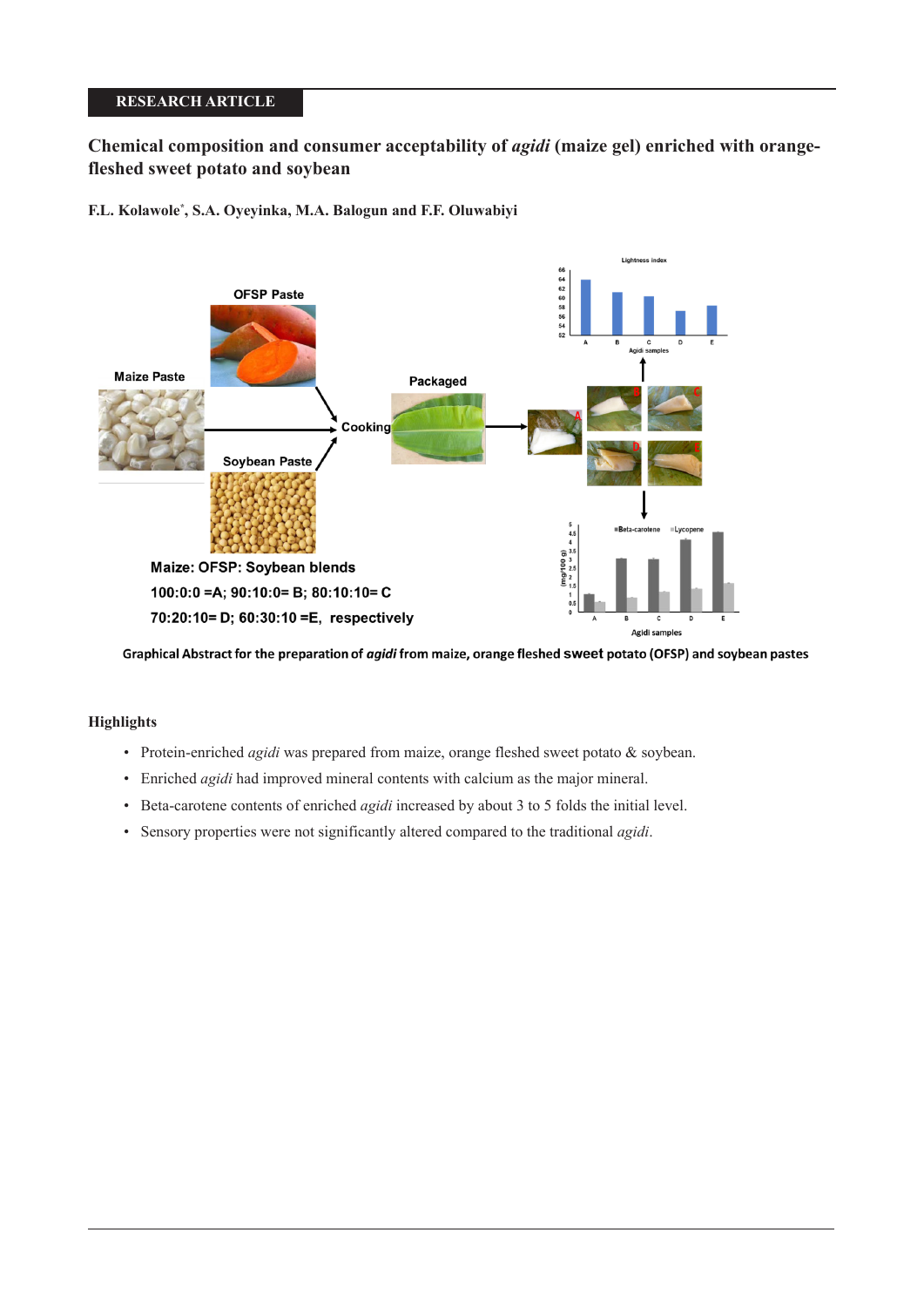### **RESEARCH ARTICLE**

# **Chemical composition and consumer acceptability of** *agidi* **(maize gel) enriched with orangefleshed sweet potato and soybean**

### **F.L. Kolawole1,\*, S.A. Oyeyinka2 , M.A. Balogun1 and F.F. Oluwabiyi1**

*1 Department of Home Economics and Food Science, University of Ilorin, Ilorin, Nigeria. 2 School of Agriculture and Food Technology, University of the South Pacific, Apoa, Samoa.*

*Received: 13/02/2020; Accepted: 31/10/2020*

**Abstract:** Vitamin A deficiency remains a serious public-health concern in developing nations of the world. Staple foods such as maize gruel and maize gel may be used as carriers of beta-carotene that could be used to reduce the prevalence of this diseases, especially among children. In this study, maize gel (*agidi*) was enriched with orange fleshed sweet potato (OFSP) and soybean to improve the vitamin A and protein intake of regular consumers of *agidi*. The protein, ash, crude fibre and fat contents of the *agidi* samples increased with increased amounts of OFSP and soybean providing a balanced protein-energy diet. There was also a significant increase in the mineral, phytochemical and vitamin composition of the *agidi*-fortified samples when compared to the control (maize *agidi*). The significant increase in the betacarotene (pro-vitamin A) of the OFSP-soybean maize *agidi* is an advantage for consumers especially in the management of vitamin A deficiency (VAD). The enriched *agidi* samples compared well with maize *agidi* in some sensory characteristics and were also acceptable.

*Keywords***:** *Agidi*, OFSP, Soybean, Enrichment, Maize.

#### **INTRODUCTION**

*Agidi* is a smooth-textured, semi-solid food, cooked from wet-milled and wet-sieved maize paste (Akobundu and Hoskins, 1982). It is a traditional fermented starchy food produced from maize, millet or sorghum (Ogiehor *et al.*, 2005). Agidi is mostly consumed in many parts of West African countries including Nigeria (Ikya *et al.*, 2013; Osungbaro, 1990a; Osungbaro, 1990b; Otunola *et al.*, 2006). The consumption of *agidi* is becoming very popular, with acceptability cutting across the various multi-ethnic groups and socioeconomic classes (Ogiehor *et al.*, 2005). *Agidi* is usually consumed by infants and adults (Akobundu and Hoskins, 1982) with stew, vegetables, bean cake or bean pudding (Abdulrahaman and Kolawole, 2006). *Agidi* has varying appearance in terms of colour, depending on the raw material used for its preparation. For example, *agidi* prepared from maize may have a cream to glassy white while those prepared from sorghum and millet produces light brown and grey colours, respectively.

Nutritionally, *agidi* is rich in carbohydrate (46.51- 74.06%) and relatively low in protein (6.56-8.92%)

and fibre (0.74-1.92%) (Balogun *et al.*, 2016; Oguche *et al.*, 2017). Due to its low fiber content, it is usually recommended during convalescence and weaning (Akobundu and Hoskins, 1982). In addition, most cereals including maize are low in protein, for example, maize is generally low in lysine, methionine, and tryptophan. Hence, cereal based products are usually enriched in order to improve their nutritive value. Previous studies reported significant improvement in the protein contents of maize gruel enriched with soybean (Balogun *et al.*, 2016; Ikya *et al.*, 2013). Enriching cereal-based foods with proteinrich leguminous crops and vitamins such as vitamin A are promising avenues for improving nutritional value of foods and combating many life-threatening diseases such as vitamin A deficiency, respectively. Vitamin A deficiency (VAD) remains a serious public-health and the leading cause of blindness in children from developing countries (Campagnoli and Smiddy, 2016). *Agidi* is majorly made from the white variety and this maize type is very low in beta carotene. However, the yellow variety of maize is rich in beta carotene  $(0.25{\text -}2.5 \,\mu g/g)$ , a precursor of vitamin A, while the provitamin A varieties of maize contain up to about 15 μg/g (Nuss and Tanumihardjo, 2010). Plant materials such as orange fleshed sweet potato (OFSP) may be used in the development of value-added products which can be potentially used to address VAD. This seems plausible since they are good sources of beta-carotene (132-194 μg/g) (Van Jaarsveld *et al.*, 2005). Thus, OFSP can be used to enhance the beta-carotene contents of staple foods such as *agidi* in developing nations of the world including Africa. Recently, Kolawole *et al*. (2020) suggested that OFSP paste and flour could be used by commercial food industries and even at household levels to enhance the nutritional intake of the vulnerable groups especially in addressing the problem of malnutrition and Vitamin A deficiency (VAD) affecting developing countries. Therefore, it seems plausible that OFSP can be incorporated into maize to enhance the nutrient content and antioxidant potentials of *agidi*. The utilization of OFSP in food applications is still limited. Hence its use in the enrichment of *agidi* may increase its consumption, thereby improving the dietary status of the consumers. In this study, the chemical composition and acceptability of *agidi* enriched with orange-fleshed sweet



*\*Corresponding Author's Email:* flolakolex@yahoo.com *https://orcid.org/0000-0002-6465-3057*

 This article is published under the Creative Commons Attribution License (https://creativecommons.org/licenses/by/4.0/), which permits unrestricted use, distribution, and reproduction in any medium, provided the original work is properly cited.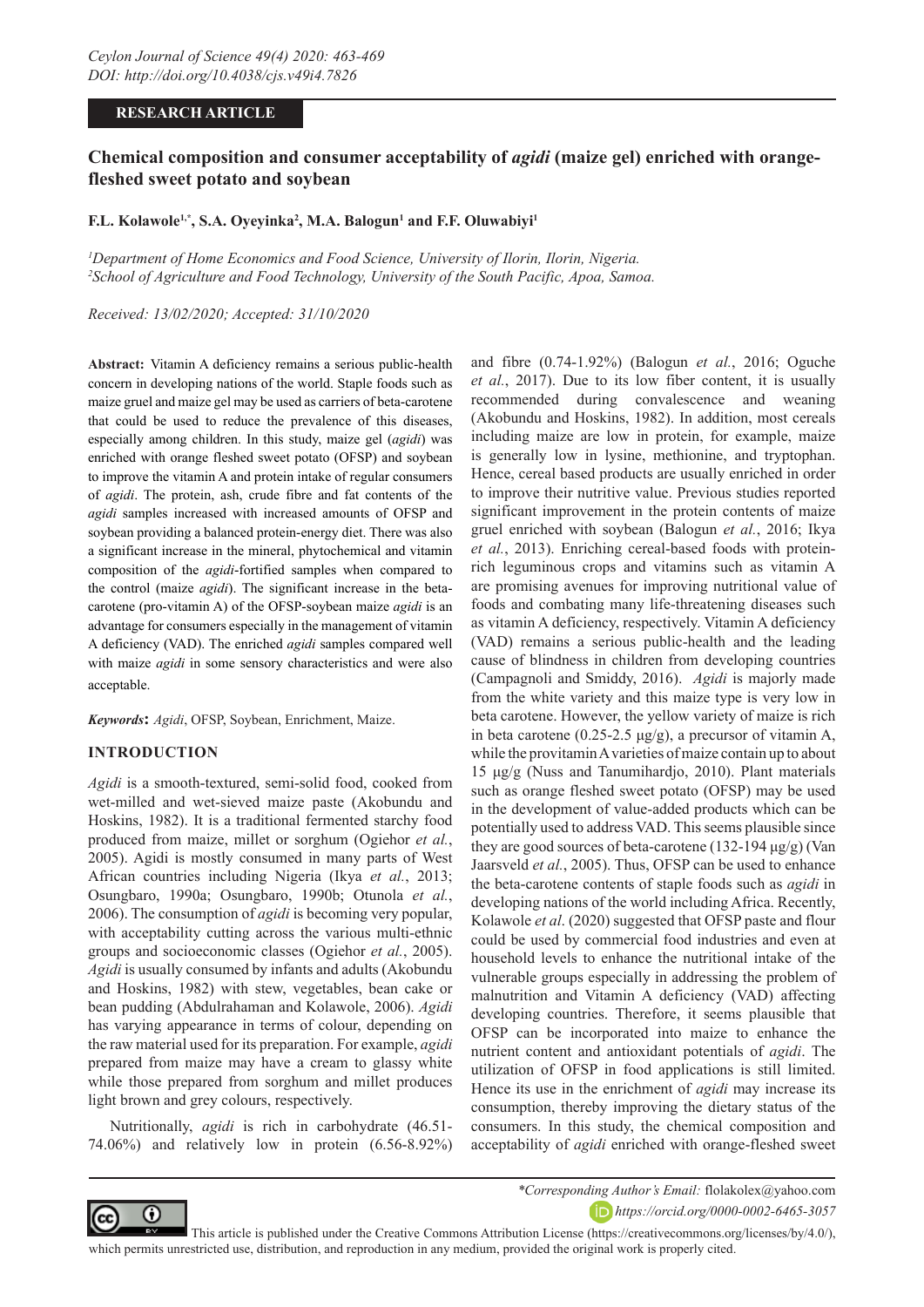potato and soybean was investigated.

### **MATERIALS AND METHODS**

White maize (*Zea mays*) and soybean (*Glycine max*) were purchased from Ipata Market, Ilorin East Local Government Area, Kwara State, Nigeria. Freshly harvested orangefleshed sweet potatoes (*Ipomea batatas*) were obtained from a farm in Agricultural and Rural Management Training Institute, Ilorin, Kwara State. The batch used in this study was harvested after a growing season of 30 weeks and were immediately transferred in jute bags to the Department of Home Economics and Food Science Laboratory, where they were immediately processed. The β-carotene and lycopene standards were purchased from Sigma-Aldrich Chemicals (St. Louis, MO, USA).

### **Preparation of maize, OFSP and soybean paste**

Maize paste was produced using traditional methods with slight modifications. Briefly, cleaned maize grains (1 kg) were steeped in 4 L of potable water for 72 h at room temperature ( $27\pm2$  °C). The steep water was decanted and the grains were washed thoroughly with potable water. The grains were then milled with 4 L of water using attrition mill after which the slurry was then sieved with excess water using a muslin cloth. The filtrate was allowed to settle for 12 h and the supernatant decanted.

The OFSP tubers were processed into paste by washing 1 kg of OFSP in clean water. The cleaned tubers were peeled, diced and blanched in 1 L of boiling water for 15 min. The blanched OFSP roots were then milled together with the blanching water in a blender to obtain a puree.

Soybean paste was produced as described by Adesokan *et al.* (2011) with slight modifications. Briefly, Soybeans (250 g) was weighed and sorted. The beans were soaked in hot water (60 °C) for 2 min, after which they were de-hulled to remove seed coats. The de-hulled beans were parboiled in 500 mL of hot water for 20 min and wet milled using a blender to obtain a paste.

### **Preparation of** *agidi* **samples**

*Agidi* was produced following the method of Oguche *et al.* (2017) with slight modifications. Slurry made from 500 g of maize paste mixed with 300 mL of potable water, was added to 1000 mL of boiling water with continuous stirring (for about 10 min) until custard-like semisolid gruels were formed. Each sample was wrapped in banana leaves and left to cool for 2 h at room temperature and subjected to chemical and sensory analyses. The above method was

used to prepare maize: OFSP: soybean blends in different ratios as shown in Table 1.

### **Proximate analysis**

Moisture, fat and ash contents were determined using AOAC (2000) methods. Protein content was determined by the Kjeldahl method (6.25×N) and total carbohydrate was calculated by the difference. Fibre content was determined by standard laboratory procedure.

#### **Mineral Analysis**

Mineral content of the sample was determined as described previously (Oyeyinka *et al.*, 2018a), using Inductively Coupled Plasma (ICP) spectroscopy. Samples were aciddigested by the addition of 1.0 mL of 55% (v/v)  $HNO_3$ .

### **Determination of Beta-carotene and Lycopene**

Beta-carotene and lycopene contents of the samples were determined according to the method of Kumari *et al.* (2011) and described by Kolawole *et al.* (2017). Briefly, samples were extracted with methanol and the dried methanolic extract (100 mg) was mixed with 10.0 mL of acetone–hexane mixture (4:6) for 1 min and filtered. The absorbance was recorded at three different wavelengths of 453, 505 and 663 nm. Beta-carotene was calculated as: 0.216 x A<sub>663</sub> – 0.304 x A<sub>505</sub> + 0.452 x A<sub>453</sub>, while lycopene content was estimated as: -0.0458 x nA<sub>663</sub> + 0.372 x A<sub>505</sub> –  $0.0806$  x A<sub>453</sub>.

### **Colour**

The CIE tristimulus L, a and b parameters of the *agidi* samples were measured using a chroma meter (ColourFlex-Diffuse) as reported previously (Oyeyinka *et al.*, 2018b). The colorimeter operates on the CIE L, a and b color schemes, L (lightness) axis  $-0$  is black, 100 is white, a (red-green) axis – positive values are red; negative values are green and  $\theta$  is neutral, b (yellow-blue) axis – positive values are yellow; negative values are blue and 0 is neutral. The instrument was standardized and the samples were placed in the sample holder. Color measurement was determined in triplicates.

#### **Sensory evaluation**

The descriptive test was used for the sensory evaluation of the various *agidi* samples. A 50-member panel was put up made up of University of Ilorin students that are familiar to *agidi*. A preliminary study was organized and members of the panel gave different descriptions of attributes of *agidi*

**Table 1:** Formulation of maize, orange fleshed sweet potato and soybean in maize gel (w/w).

| Samples | Maize | <b>OFSP</b> | Soybean |
|---------|-------|-------------|---------|
| A       | 100   | 0           |         |
| B       | 90    | 10          |         |
| C       | 80    | 10          | 10      |
| D       | 70    | 20          | 10      |
| E       | 60    | 30          | 10      |
|         |       |             |         |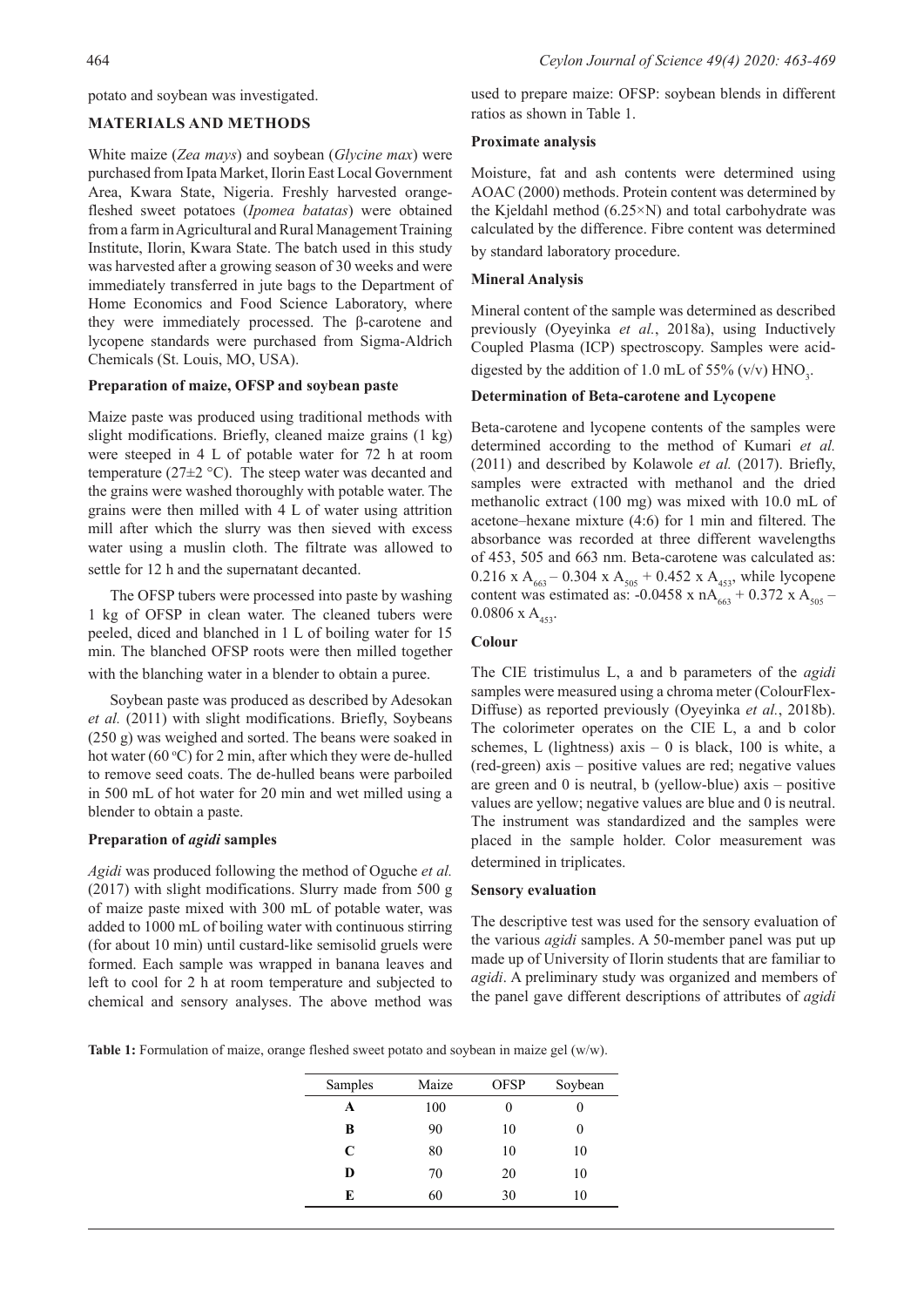**Table 2:** Descriptive sensory chart.

| <b>Sensory attribute</b> | <b>Definition</b>                                         |
|--------------------------|-----------------------------------------------------------|
| Colour                   |                                                           |
| Pale orange              | Slightly or dull orange colour                            |
| Cream                    | Milky cream colour                                        |
| White                    | Plain white paper colour                                  |
| <b>Taste</b>             |                                                           |
| <b>Bitter</b>            | Chemical-like, taste sensation of which coffee is typical |
|                          | A taste sensation related to sugar                        |
| Sweet (sugary)           | A taste sensation that is acidic and sharp                |
| Sour                     |                                                           |
| <b>Texture</b>           | A textural characteristics of a clean mouth feel          |
| Smooth                   | Presence of small grainy or sandy particles               |
| Gritty                   | Uneven mouth feel with tiny chunks                        |
| Lumpy                    |                                                           |
| Consistency              | A consistency similar to that of water                    |
| Watery                   | A viscous consistency                                     |
| Thick                    | General acceptability of the product                      |
| Overall acceptability    |                                                           |
|                          |                                                           |

(Source: Akissoe *et al.,* 2015)

based on colour, taste, texture, consistency and overall acceptability. The results obtained were analyzed and a descriptive test chart (Table 2) was developed for the study.

#### **Statistical analysis**

Duplicate samples were prepared and analyses was conducted in triplicate. Data was analyzed using one-way analysis of variance (ANOVA) and means were compared using the Fisher Least Significant Difference (LSD) test ( $p \le 0.05$ ) using the Statistical Package for the Social Sciences (SPSS) Version 16.0 for Windows (SPSS Inc., Chicago, IL, USA).

#### **RESULTS AND DISCUSSION**

#### **Proximate composition of** *agidi* **samples**

With the exception of carbohydrate, ash, fat, fibre, protein and moisture contents increased with increase in either OFSP or soybean (Table 3). *Agidi* samples generally had high amounts of carbohydrate (53.28-55.9%) and moisture (35.44-36.97%), but the ash (1.21-1.39%), fat (0.85-1.01%) and protein contents (5.59-6.31%) were very low (Table 3). High amount of carbohydrate is expected since the bulk of the raw material for making *agidi* is maize. This is one of the major reasons for enriching *agidi* and other cereal based staple with leguminous crops such as soybean and Bambara groundnut. For example, some authors reported significant

increase in the protein contents of maize gruel or *agidi* enriched with soybean (Balogun *et al.*, 2016; Ikya *et al.*, 2013; Oguche *et al.*, 2017) or Bambara groundnut (Zakari *et al.*, 2010). Oguche *et al.* (2017), found that the protein content of *agidi* increased more than 100 folds when 20% of soybean was added to maize paste. In the current study, OFSP and soybean were used in varying ratios to achieve different objectives of enriching the *agidi* with beta carotene and protein respectively. Protein contents (approx. 6.02%) recorded in this study for *agidi* enriched with 10% soybean were much lower than values previously reported for *agidi* enriched with 20 and 30% soybean (Oguche *et al.*, 2017). Differences in the protein contents obviously resulted from the varying proportions of soybean used. Furthermore, it appears that the OFSP contributed to the increase in protein content of the *agidi* samples. At the same soybean levels (10%), the protein content of the samples slightly increased from 6.11 to 6.31% (Table 3). OFSP has been reported to contain small amounts of protein (5.74-9.72) (Adeola *et al.*, 2019). These relatively small quantities of protein possibly contributed to the slight but significant increase in protein in the samples.

As stated previously, the moisture content of the samples was high (approx. 36%) and compares favorably with the literature (Balogun *et al.*, 2016; Oguche *et al.*, 2017). High moisture content in *agidi* could be due to the processing method since these samples were cooked pastes. Moisture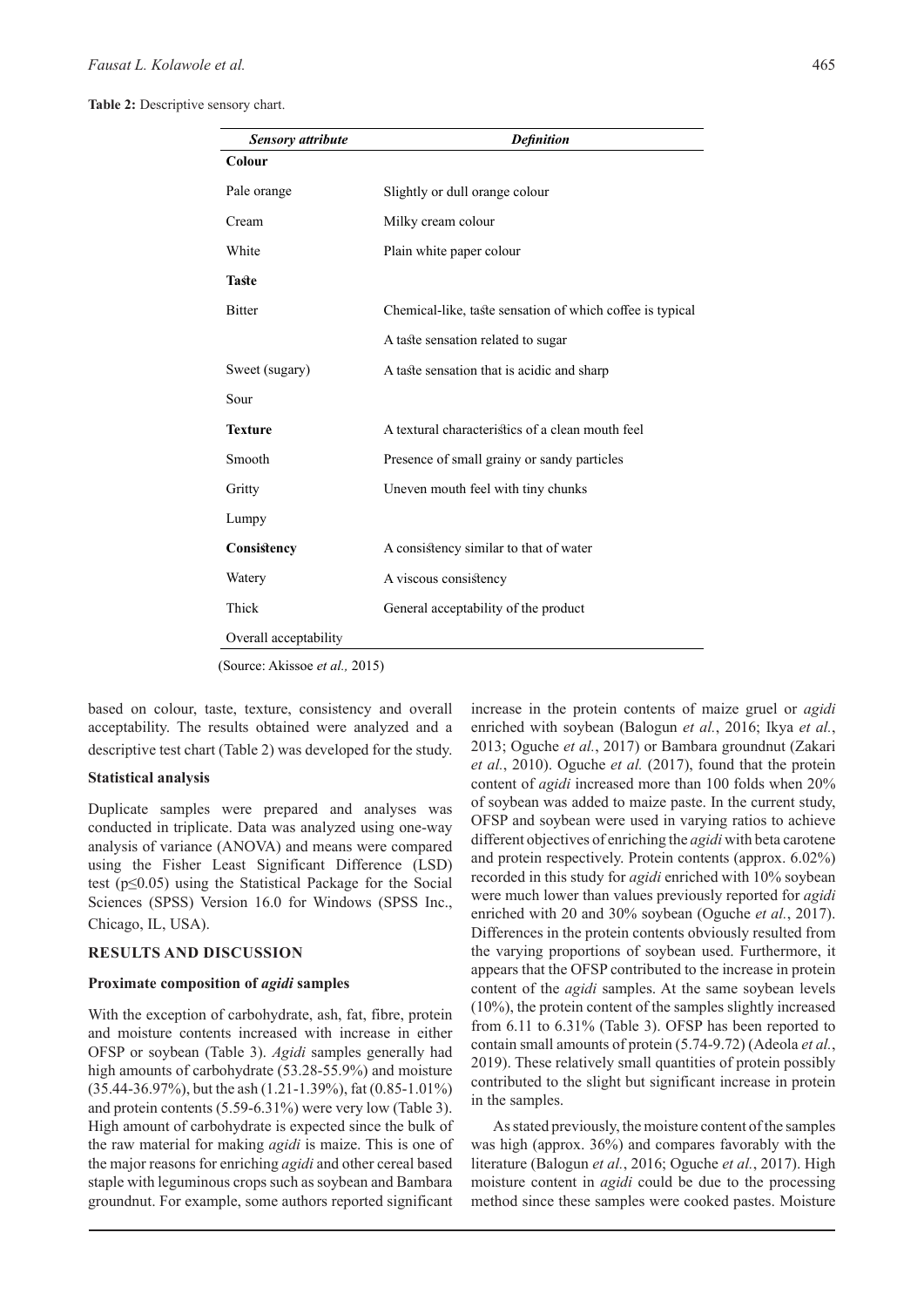$247.60c$ 247.45<sup>c</sup>

**Samples Moisture Ash Fat Protein Fibre \*CHO Energy (Kcal/100g) A B C**   $35.44c$ 35.48c 35.85b  $1.21c$  $1.24<sup>c</sup>$ 1.29b  $0.85<sup>d</sup>$ 0.88c  $0.91<sup>c</sup>$ 5.59e 5.83d 6.11c 0.94b  $0.96<sup>b</sup>$  $0.98<sup>b</sup>$ 55.98a 55.62b 54.86c 253.91a 253.74a 252.07b

 $6.27<sup>b</sup>$ 6.31a

1.03a  $1.05^{\rm a}$  53.44d 53.28e

**Table 3:** Proximate compositions of *agidi* from maize, OFSP and soybean.

Mean along the same column with different superscripts are significantly  $(p<0.05)$  different.

 $0.98<sup>b</sup>$ 1.01a

\*CHO: Carbohydrate

36.93a 36.97a

**D E**

**Table 4:** Mineral composition of *agidi* from maize, OFSP and soybean (mg/100 g).

1.37a 1.39a

| Mineral     | $\mathbf A$              | B                        | C                        | D                        | E                         |
|-------------|--------------------------|--------------------------|--------------------------|--------------------------|---------------------------|
| Calcium     | $236.10^{d} \pm 0.42$    | $237.60 \pm 0.14$        | $240.90 \pm 0.42$        | $250.45^{\circ}$ ±0.35   | $294.00* \pm 0.57$        |
| Magnesium   | $47.30^{\circ}$ ±3.82    | $46.40^{\circ} \pm 1.27$ | $46.95^{\circ} \pm 0.49$ | $46.55^{\circ} \pm 0.35$ | $46.95^{\circ} \pm 0.92$  |
| Potassium   | $16.00^{\circ} \pm 1.41$ | $23.50^{\circ} \pm 3.54$ | $25.50^{\rm b} \pm 0.71$ | $27.50^{\rm b}$ ±2.12    | $30.50^{\circ} \pm 0.71$  |
| Phosphorus  | $23.00^{\circ} \pm 1.41$ | $25.50^{\rm b} \pm 0.71$ | $25.50^{\rm b} \pm 0.71$ | $26.50^{\rm b} \pm 0.71$ | $33.50^{\circ} \pm 0.71$  |
| <b>Iron</b> | $3.15^a \pm 1.26$        | $3.70^{\circ}$ ± 1.41    | $3.80^{\circ}$ ±7.07     | $5.10^a \pm 0.00$        | $5.20^{\circ}$ ±7.07      |
| Zinc        | $2.40^d \pm 1.41$        | $3.80^{\circ} \pm 1.41$  | $4.55^b \pm 2.12$        | $4.85^{ab} \pm 0.71$     | $5.00^a \pm 1.41$         |
| Sodium      | $1.90^a \pm 1.41$        | $1.35^b \pm 2.12$        | $1.40^b \pm 1.41$        | $2.20^a \pm 0.00$        | $2.15^a \pm 0.71$         |
| Copper      | $2.70^{\circ}$ ±1.41     | $3.25^b \pm 0.71$        | $3.30^b \pm 0.00$        | $3.45^{\rm b}$ ±0.71     | $4.55^{\mathrm{a}}$ ±0.71 |

Mean along the same column with different superscripts are significantly  $(p<0.05)$  different.

content is an important indicator of the shelf-life of foods (Oguche *et al.*, 2017). Thus, the high moisture contents of the samples predispose them to rapid spoilage, and hence, there may be needed to consume as soon as possible or to refrigerate where this option is available.

### **Mineral composition of** *agidi* **samples**

Calcium (236.10-294.00 mg/100 g) is the major mineral present in the *agidi* samples (Table 4). Following calcium in quantities are magnesium  $(46.40-47.30 \text{ mg}/100 \text{ g})$ , phosphorus (23.00-33.50 mg/100 g) and potassium (16.00- 30.50 mg/100 g). Other mineral elements i.e. iron (3.15- 5.20 mg/100 g), zinc (2.40-5.00 mg/100 g), sodium (1.35- 2.20 mg/100 g) and copper  $(2.70-4.55 \text{ mg}/100 \text{ g})$  were present in small quantities (Table 4). The addition of 10% OFSP alone to *agidi* significantly increased the levels of calcium (Ca), potassium (K), phosphorus (P), iron (Fe), Zinc (Zn) and Copper (Cu), but the contents of sodium (Na) and Magnesium (Mg) reduced (Table 4). However, with the addition of 10% soybean to the *agidi* containing 10% OFSP, there seems to be an increase in both Na and Mg, suggesting that soybean is a good source of both minerals (Na and Mg). Increasing the proportion of OFSP in the formulation further increased the mineral contents of the *agidi* samples. Mg is an essential nutrient in the appropriate utilization of vitamin B and E and functions with other minerals such as Ca, Na, and K in maintaining osmotic balance (Nafiu *et al.*, 2011), while K has been reported to help in reducing blood pressure (Ranhotra *et* 

*al.*, 1998).

### **Beta-carotene and lycopene contents of** *agidi* **samples**

The β-carotene contents of the *agidi* samples varied between 1.02 and 4.56 mg/100 g (Figure 1). In general, the β-carotene content of the OFSP enriched sample was significantly higher than the sample without OFSP, reaching up to 3-5 times of the initial level. Yellow maize variety may contain up to 2.5 μg/g β-carotene depending on cultivar, while the provitamin A type contains up to about 15 μg/g (Nuss and Tanumihardjo, 2010). Thus, the higher β-carotene content of the OFSP enriched *agidi* samples may be attributed to the high levels  $(132-194 \mu g/g)$  of β-carotene (a provitamin A) in OFSP (Van Jaarsveld *et al.*, 2005). In the body, β-carotene is converted to the active form of vitamin A in the body. As a standard, 12 µg of β-carotene is equal to 1 µg Retinol Activity Equivalent-RAE (Tadesse *et al.*, 2015).

Lycopene was found in considerable amounts (0.58- 1.65 mg/100 g) in the *agidi* samples (Figure 1). The lycopene contents increased with increasing levels of OFSP. There was approximately 184% increase in the lycopene content of the sample, when 30% OFSP was included in the formulation. Orange fleshed sweet potati has been shown to be a good source of lycopene which is an important carotenoid associated with several health benefits (Kolawole *et al.*, 2017). *Agidi* appears white since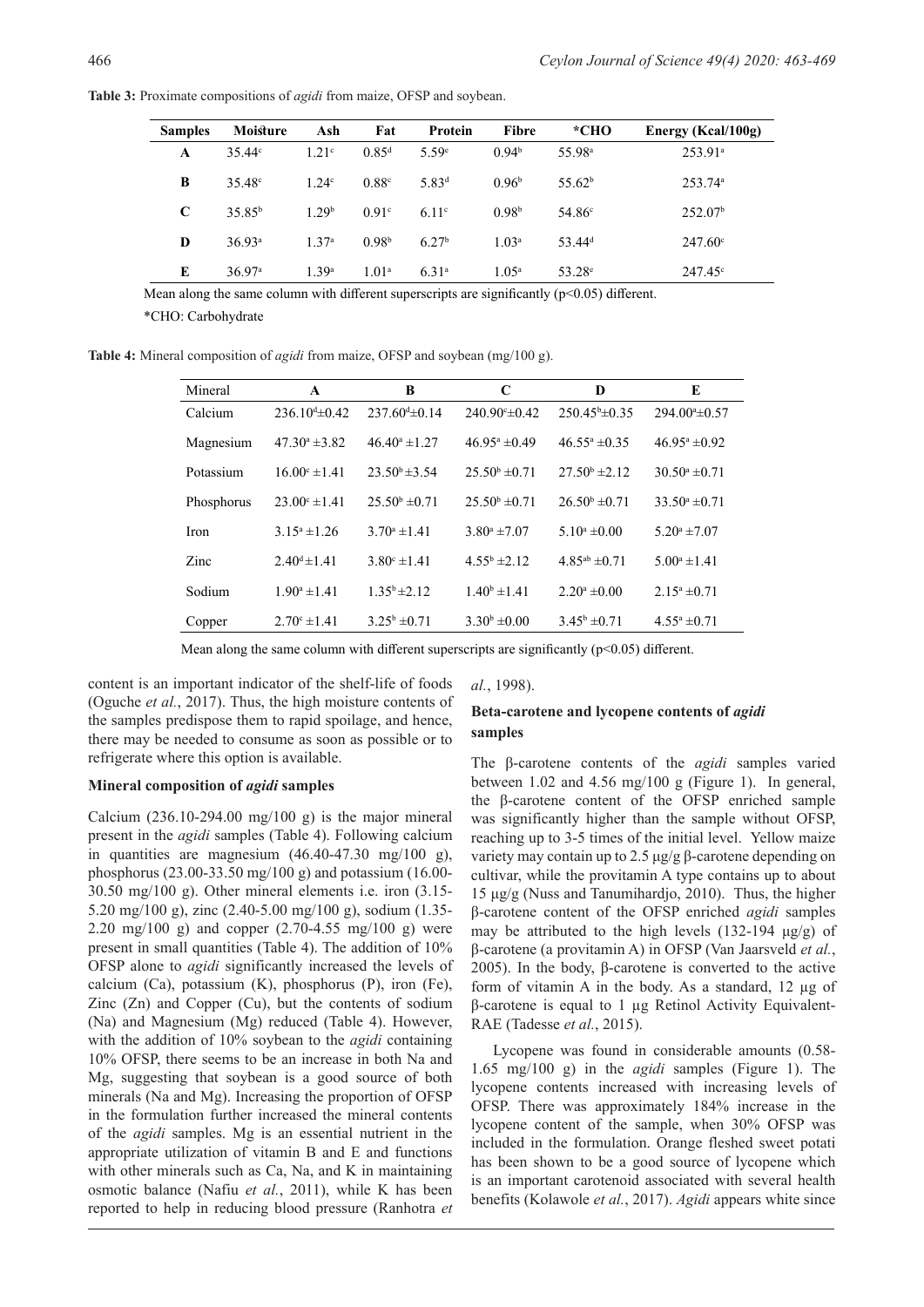

**Figure 1:** Beta-carotene and lycopene contents of agidi from maize, OFSP and soybean. Error bars indicate standard deviation  $(N= 6)$ .

| <b>Table 5:</b> Colours parameters of <i>agidi</i> from maize, OFSP and soybean. |  |  |  |  |  |
|----------------------------------------------------------------------------------|--|--|--|--|--|
|----------------------------------------------------------------------------------|--|--|--|--|--|

| Samples | L                        | a                        | h                         |
|---------|--------------------------|--------------------------|---------------------------|
| A       | $63.92^{\circ} \pm 0.46$ | $-1.91^{\rm d} \pm 0.08$ | $-1.69^d \pm 0.02$        |
| B       | $61.30^b \pm 1.15$       | $-1.44^d \pm 0.03$       | $2.90^{\circ} \pm 0.17$   |
| C       | $60.38^{bc} \pm 0.40$    | $-0.14^{\circ} \pm 0.12$ | $7.75^{\rm b}$ $\pm 0.47$ |
| D       | $57.28^{\rm d} \pm 0.98$ | $1.32^b \pm 0.45$        | $9.26^b \pm 0.59$         |
| F.      | $58.38^{cd} \pm 2.11$    | $2.59^a \pm 1.20$        | $15.99^{\circ}$ ± 3.17    |

Values are means of triplicates (mean ± standard deviation). Within each column, values with different superscripts differ significantly (P<0.05). L (lightness) axis – 0 is black, 100 is white, a (red-green) axis-positive values are red; negative values are green and 0 is neutral, b (yellow-blue) axis- positive values are yellow; negative values are blue and 0 is neutral.



**Figure 2:** Appearance of *agidi* from maize, OFSP and soybean.

D: 70% Maize, 20% OFSP and 10% Soybean

B: 90% Maize, 10% OFSP and 0% Soybean C: 80% Maize, 10% OFSP and 10% Soybean

A: 100% Maize, 0% OFSP and 0% Soybean

E: 60% Maize, 30% OFSP and 10% Soybean

it is usually prepared from white maize, but the colour imparted by the addition of OFSP may further increase the acceptability of the products especially among children.

#### **Colour of** *agidi* **samples**

Colour and appearance of food are important quality parameters that determine the acceptability of a food. To assess the impact of OFSP on the *agidi* samples the objective colour attributes were assessed using a colorimeter. *Agidi* is known to be white to off-white depending on the grain colour. For example, *agidi* prepared from yellow maize will have a yellow colour. Color of the samples expressed as Hunter L, 'a' and 'b' are presented in Table 5. The lightness (L) value of the samples decreased, while a and b values increased with increasing levels of OFSP. The decrease in L value suggest a change in colour from the off-white colour, which was accompanied with a corresponding increase in redness and yellowness of the sample. This was confirmed by the appearance of the samples (Figure 2). The samples containing OFSP showed substantial variation in their appearance (Figure 2 B-E) suggesting increase in yellowness as measured by the colorimeter. This colour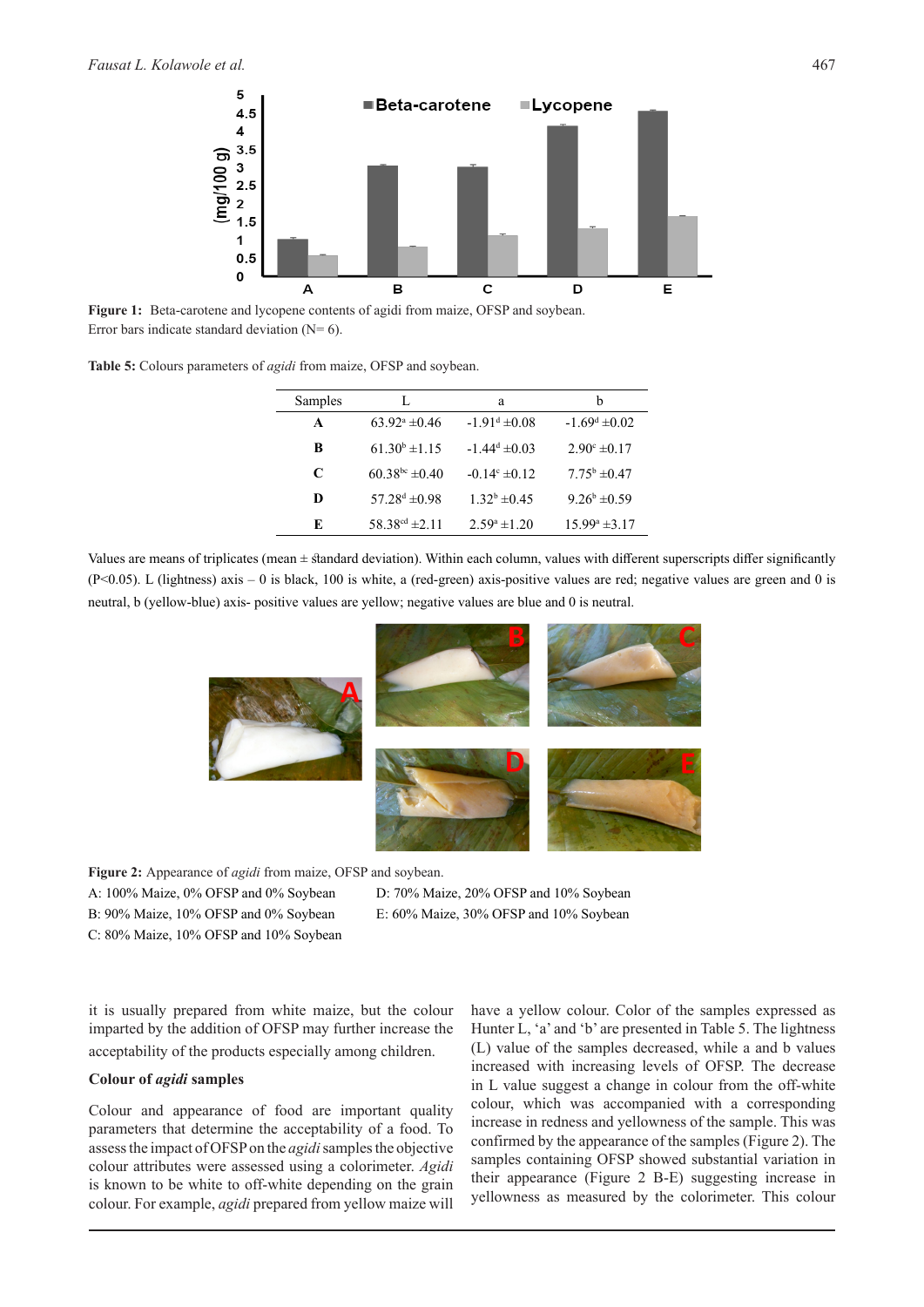variation may be associated to the presence of colour pigments such as carotenoids in the OFSP sample.

### **Sensory properties**

The results of the sensory evaluation of the *agidi* samples are shown in Table 6. There were significant differences  $(p < 0.05)$  in the sensory attributes measured. The sensory properties were determined using descriptive terms as indicated in Table 2. The control (100% maize) differed significantly in colour from all the other samples with a highest mean score of 3.25 corresponding to 'plain white colour'. Inclusion of soybean and OFSP resulted in the development of a cream to dull orange colour which gradually increased in intensity in samples containing 10, 20 and 30% OFSP. OFSP is rich in beta carotene, which has been reported for its characteristic orange colour (Van Jaarsveld *et al.*, 2005). Values in the range of 1.75 – 2.15 were recorded for the various *agidi* samples in sour taste. The control (100% maize) had the highest mean score for 'sour taste' which corresponds to the taste of a fermented food while the *agidi* sample containing 30% OFSP was described with a sweet potato taste. The sour taste of the control however decreased in intensity with the inclusion of 10% soybean in 80:10:10 maize-OFSP-soybean sample. A sweet taste corresponding to the taste of sweet potato was reported in the *agidi* samples with OFSP inclusion. OFSP is known to be characteristically sweet in taste. The sweet taste of OFSP has been reported to be due to its high content of sucrose (Fetuga *et al.*, 2014). There was a significant difference in texture among the *agidi* samples. The attribute "smooth" was the most rated for the control, 90:10:0, 80:10:10 and 70:20:10 OFSP-soybean *agidi* samples with mean scores ranging from 3.05 to 4.20. The attribute "lumpy" was not detected for any of the samples. Mean scores for the attribute "gritty" was significantly different (P<0.05) among the samples with values of 1.30, 1.25, 2.20, 2.05, and 3.05 for sample A, B, C, D and E, respectively. The increase in the grittiness could be as a result of the levels of the OFSP in the samples. There was a significant difference in consistency among the *agidi* samples. The control, 90:10:0, 80:10:10 and 70:20:10 OFSP-soybean samples, all recorded means scores corresponding to a moderately thick consistency (3.10 – 3.45). The *agidi* samples containing 30% OFSP, however had a softer, slightly thick slightly watery consistency (2.85 for thick, 2.00 for watery) which needed no pressure to break. They were described to be moistly by the panelist. This is evident in the significant higher moisture contents recorded for *agidi* samples with OFSP inclusion.

In terms of overall acceptability, the various *agidi* samples had mean scores ranging from 3.15 to 4.20 with *agidi* samples containing 10% OFSP inclusion recording outstanding overall acceptability except for 60:30:10 *agidi* sample which had the lowest score of 2.65. The addition of OFSP from 0 to 10% produced no significant difference in overall acceptability. This indicates that the panelists had a high preference for OFSP fortified-*agidi* samples. This could be attributed to the orange colour and sweet taste imparted on the *agidi* samples with the addition of OFSP

### **CONCLUSION**

*Agidi* was enriched with soybean and OFSP. Significant changes were observed in the appearance of the sample, which was confirmed objectively using a colorimeter. This study has shown that it is possible to develop a nutritionally and organoleptically acceptable *agidi* from maize, enriched with OFSP and soybean. Furthermore, because of increased contents of beta-carotene in the samples, the *agidi* may have antioxidant potentials. The developed product could serve as a food-based approach or strategy to combating vitamin A deficiency and protein-energy malnutrition in developing countries where the syndrome is endemic. Future studies are needed to determine the bioavailability of the nutrients using *in-vitro* and *in-vivo* studies.

## **DECLARATION OF CONFLICT OF INTEREST**

Authors declare no conflict of interest.

### **ACKNOWLEDGEMENT**

We wish to appreciate the technical support given by the Technologists in the Department of Home Economics and Food Science, University of Ilorin, Nigeria.

## **REFERENCES**

Abdulrahaman, A. and Kolawole, O.M. (2006). Traditional preparations and uses of maize in Nigeria. *Ethnobotanical Leaflets* **10**: 219-227. https://opensiuc. lib.siu.edu/ebl/vol2006/iss1/23.

**Table 6:** Sensory evaluation results of agidi from maize, OFSP and soybean.

| Samples     | Colour            |                  |                   | Taste             |                   | Texture           |                   | Consistency       |                   |                      |                |                   |
|-------------|-------------------|------------------|-------------------|-------------------|-------------------|-------------------|-------------------|-------------------|-------------------|----------------------|----------------|-------------------|
|             | White             | Cream            | Pale              | Bitter            | Sweet             | Sour              | Gritty            | Lumpy             | Smooth            | Watery               | Thick          | Overall           |
|             |                   |                  | orange            |                   |                   |                   |                   |                   |                   |                      |                | acceptability     |
| A           | $3.25^{\circ}$    | .00 <sup>b</sup> | 1.00 <sup>c</sup> | $1.05^{\rm a}$    | 2.20 <sup>a</sup> | $2.15^a$          | 1.30 <sup>c</sup> | $1.25^{b}$        | $3.85^{ab}$       | 1.15 <sup>c</sup>    | $3.45^{\circ}$ | 4.20 <sup>a</sup> |
| B           | $2.85^{\circ}$    | $2.90^{\circ}$   | $1.25^{\circ}$    | 1.00 <sup>a</sup> | $2.35^{a}$        | $2.05^{\rm a}$    | 1.25 <sup>c</sup> | 1.50 <sup>b</sup> | 4.20 <sup>a</sup> | 1.40 <sup>bc</sup>   | $3.20^{ab}$    | $3.95^{\rm a}$    |
| $\mathbf C$ | 2.00 <sup>b</sup> | $3.10^a$         | $2.15^{b}$        | 1.20 <sup>a</sup> | $2.40^{\circ}$    | 1.80 <sup>a</sup> | 2.20 <sup>b</sup> | 1.80 <sup>b</sup> | 3.05 <sup>c</sup> | $1.60^{\rm abc}$     | $3.10^{ab}$    | $3.75^{\circ}$    |
| D           | 1.60 <sup>b</sup> | $2.85^{\rm a}$   | $2.65^{\circ}$    | $1.15^a$          | $2.50^{\circ}$    | $1.75^{\rm a}$    | $2.05^{\rm b}$    | $1.85^{b}$        | $3.20^{bc}$       | $1.85$ <sup>ab</sup> | $3.40^{ab}$    | $3.15^{b}$        |
| E           | $1.75^{\rm b}$    | $2.45^{\rm a}$   | $2.70^{\circ}$    | $1.10^{\circ}$    | $2.75^{\rm a}$    | $1.85^{\rm a}$    | $3.05^{\rm a}$    | $2.50^{\circ}$    | 2.20 <sup>d</sup> | $2.00^{\circ}$       | $2.85^{\rm b}$ | $2.65^{\rm b}$    |

Mean within the same column having different superscripts are significantly  $(p<0.05)$  different.

**Note:**  $1 = not at all$ ;  $2 = slightly$ ;  $3 = moderate$ ;  $4 = strong$ ;  $5 = very$  strong.